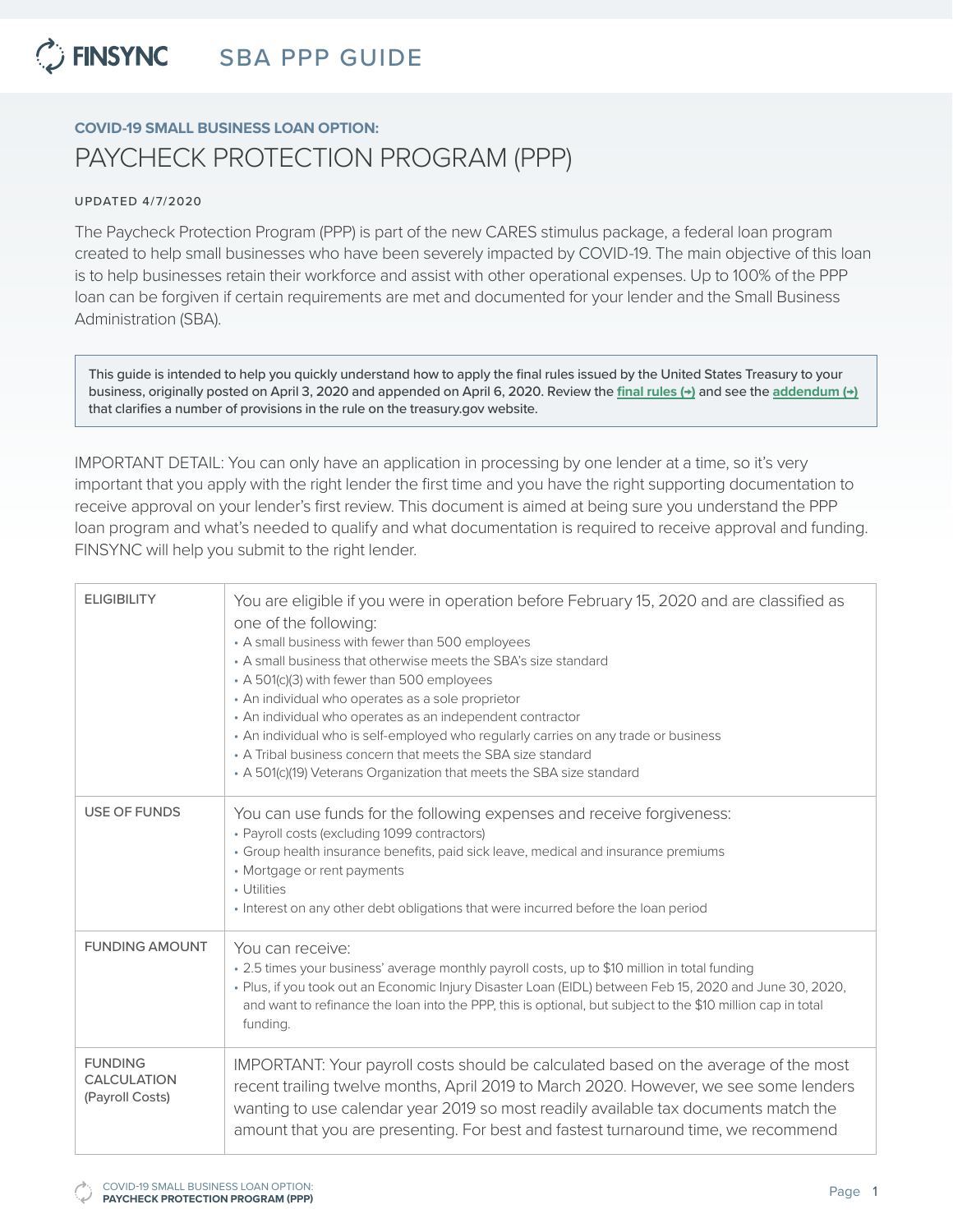## SBA PPP GUIDE

| <b>FUNDING</b><br><b>CALCULATION (Pay-</b><br>roll Costs) (cont') | submitting 2019 and append to include the first quarter of 2020. (Note: exceptions apply<br>for seasonal businesses (use 12 week period starting Feb 15, 2019 or March 1, 2019) and<br>new businesses not operational in 2019 (use Jan and Feb 2020)):<br>· Salary, wage, commission or similar compensation (excluding 1099 contractors)<br>• Payments of cash tips or equivalent<br>• Payment for vacation, parental, family, medical, or sick leave<br>• Allowance for dismissal or separation<br>• Payment required for the provision of group health care benefits, including insurance premiums<br>• Payment of any retirement benefits<br>• Payments of state or local tax assessed on the compensation of employees<br>Less (amount you need to subtract from the above, using the same period for calculating<br>included payroll costs):<br>· Compensation of an individual employee in excess of an annual salary of \$100,000, prorated from date of<br>hire (generally, assume wage cap of \$8,333 per month)<br>· Taxes imposed or withheld under Chapters 21, 22, or 24 of the Internal Revenue Code of 1986 for the<br>period Feb 15, 2020 thru June 30, 2020 (which reflect Employer and Employee FICA withholding, Railroad<br>Retirement Taxes, and Federal Income Tax withholding during this period)<br>• Any compensation of an employee whose principal place of residence is outside of the United States<br>. Qualified sick leave wages and Qualified family leave wages for which a credit is allowed under sections |
|-------------------------------------------------------------------|-------------------------------------------------------------------------------------------------------------------------------------------------------------------------------------------------------------------------------------------------------------------------------------------------------------------------------------------------------------------------------------------------------------------------------------------------------------------------------------------------------------------------------------------------------------------------------------------------------------------------------------------------------------------------------------------------------------------------------------------------------------------------------------------------------------------------------------------------------------------------------------------------------------------------------------------------------------------------------------------------------------------------------------------------------------------------------------------------------------------------------------------------------------------------------------------------------------------------------------------------------------------------------------------------------------------------------------------------------------------------------------------------------------------------------------------------------------------------------------------------------------------------------------------------|
|                                                                   | 7001 or 7003 of the Families First Coronavirus Relief Act (FFCRA)                                                                                                                                                                                                                                                                                                                                                                                                                                                                                                                                                                                                                                                                                                                                                                                                                                                                                                                                                                                                                                                                                                                                                                                                                                                                                                                                                                                                                                                                               |
| PAYROLL COST<br>(Supporting<br>Documents)                         | You will need to supply:<br>• For corporations, LLCs and Partnerships:<br>♦ Full year 2019 payroll tax reports including IRS Forms 941and 940 including documents sufficient to<br>determine employees exceeding payroll limit of \$100,000<br>• For independent contractors<br>◊ Full year 2019 IRS Forms 1099 or 1096 for 1099 employee<br>• For sole proprietors<br>♦ Personal tax returns including Schedule C<br>$\cdot$ For all<br>◊ 2019 statement of health care benefits including insurance premiums paid<br>◊ 2019 statement of retirement benefits paid<br>◊ 2019 statement of income and unemployment tax filing reports                                                                                                                                                                                                                                                                                                                                                                                                                                                                                                                                                                                                                                                                                                                                                                                                                                                                                                           |
| <b>PAYROLL COST</b><br><b>CALCULATOR</b>                          | You can use Appendix A as a tool for calculating payroll costs                                                                                                                                                                                                                                                                                                                                                                                                                                                                                                                                                                                                                                                                                                                                                                                                                                                                                                                                                                                                                                                                                                                                                                                                                                                                                                                                                                                                                                                                                  |
| <b>APPLICATION</b><br>(Supporting<br>Documents)                   | You will need to provide:<br>• Copy of front and back of driver's license or government ID for all who own 20% or more of the entity<br>applying for funding                                                                                                                                                                                                                                                                                                                                                                                                                                                                                                                                                                                                                                                                                                                                                                                                                                                                                                                                                                                                                                                                                                                                                                                                                                                                                                                                                                                    |
| <b>APPLICATION</b><br>(Applicant<br>Requirements)                 | You (and all who own 20% or more):<br>• Must be a U.S. citizen or have lawful permanent resident status<br>· Must not, in the last 7 years, been convicted, pleaded guilty, pleaded nolo contendere, been placed on<br>pretrial diversion or been placed on any form of parole or probation for any felony or misdemeanor for a<br>crime against a minor<br>• Must not be presently subject to an indictment, arraignment or other by which formal criminal charges are<br>brought in any jurisdiction, or presently incarcerated, on probation or parole<br>· Must not be presently suspended, debarred, proposed for debarment, declared ineligible, voluntarily<br>excluded from participation in the transaction by any Federal department or agency, or presently involved<br>in any bankruptcy                                                                                                                                                                                                                                                                                                                                                                                                                                                                                                                                                                                                                                                                                                                                            |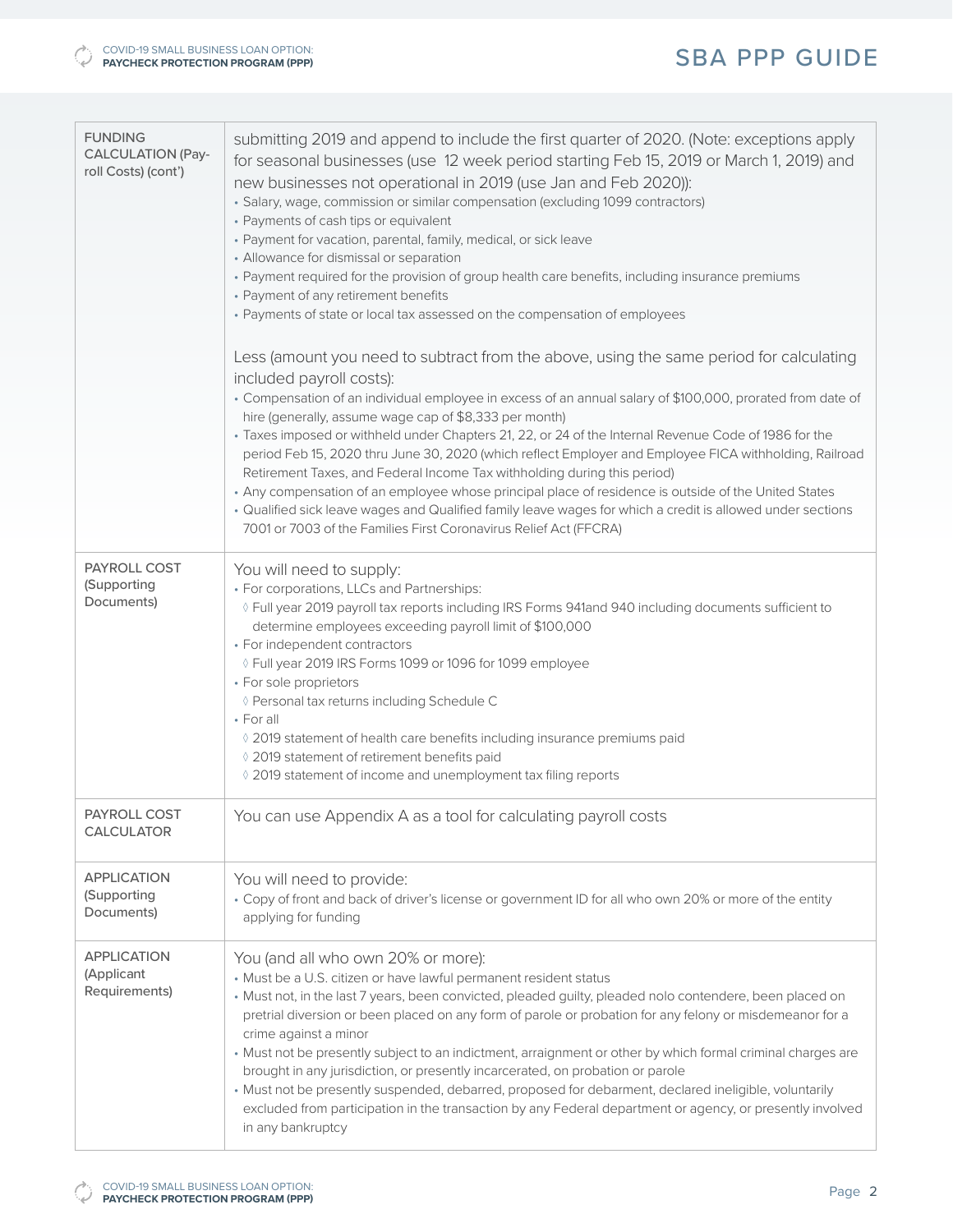## SBA PPP GUIDE

| <b>APPLICATION</b><br>(Applicant<br>Requirements) (cont') | • Must have not, directly or through any other controlled entity, defaulted on an SBA loan or a loan from any<br>other Federal agency that caused a loss to the government in the last 7 years<br>• Must check yes if you own any other business or have common management with other business and if<br>so, provide a listing of all affiliates and describe the relationship<br>• Must check yes if you received an SBA Economic Injury Disaster Loan between January 31, 2020 and April<br>3, 2020 and if so, provide details |
|-----------------------------------------------------------|----------------------------------------------------------------------------------------------------------------------------------------------------------------------------------------------------------------------------------------------------------------------------------------------------------------------------------------------------------------------------------------------------------------------------------------------------------------------------------------------------------------------------------|
| <b>OTHER DETAILS</b>                                      | You will find:                                                                                                                                                                                                                                                                                                                                                                                                                                                                                                                   |
|                                                           | . Lenders will most likely be your current banker (this is why we work to help you get in sync with your<br>current bank online)                                                                                                                                                                                                                                                                                                                                                                                                 |
|                                                           | . No loan payments will be due under this program until six months after the date of the loan, and may be<br>able to be deferred up to one year                                                                                                                                                                                                                                                                                                                                                                                  |
|                                                           | • No fees are included in the loan.                                                                                                                                                                                                                                                                                                                                                                                                                                                                                              |
|                                                           | · Interest rate starts at 1%.<br>• Good faith certification that:                                                                                                                                                                                                                                                                                                                                                                                                                                                                |
|                                                           | ♦ The uncertainty of current economic conditions makes the loan request necessary to support ongoing<br>operations                                                                                                                                                                                                                                                                                                                                                                                                               |
|                                                           | ◊ Funds will be used to retain workers and maintain payroll or make mortgage, lease and utility payments                                                                                                                                                                                                                                                                                                                                                                                                                         |
|                                                           | ◊ You do not have another application pending for a loan duplicative of the purpose<br>♦ From February 15, 2020 and December 31, 2020 you have not received a loan duplicate of the purpose<br>and amounts applied for                                                                                                                                                                                                                                                                                                           |
|                                                           | • No collateral or personal guarantees will be required                                                                                                                                                                                                                                                                                                                                                                                                                                                                          |
|                                                           | • You will need to list the number of jobs you support and be prepared to report on how this number has<br>changed after funding, and potentially show supporting documentation, as determined by your lender                                                                                                                                                                                                                                                                                                                    |
| <b>FORGIVENESS</b><br>CALCULATION                         | Up to 100% of the principal amount of the loan may be forgiven if you use the proceeds<br>on qualified expenses, such as:                                                                                                                                                                                                                                                                                                                                                                                                        |
|                                                           | • Maintaining support for at least the number of jobs you had when applying, and funds were used for the<br>items listed in the "Use of Funds" section above                                                                                                                                                                                                                                                                                                                                                                     |
|                                                           | • At least 75% of the amount used must be for payroll to qualify for maximum forgiveness, the remainder                                                                                                                                                                                                                                                                                                                                                                                                                          |
|                                                           | may be used for other qualifying expenses.<br>· To qualify for forgiveness, expenditures for both payroll and other expenses must occur within 8 weeks of<br>receiving the loan                                                                                                                                                                                                                                                                                                                                                  |
| <b>NON-FORGIVEN</b><br><b>AMOUNT</b>                      | Any amount not forgiven will need to be repaid pursuant to the terms of the note you<br>enter into with your lender.                                                                                                                                                                                                                                                                                                                                                                                                             |

## → [CLICK HERE TO APPLY](https://www.finsync.com/sba)

### → [CLICK HERE TO GET HELP APPLYING](http://svs.finsync.com/businesses)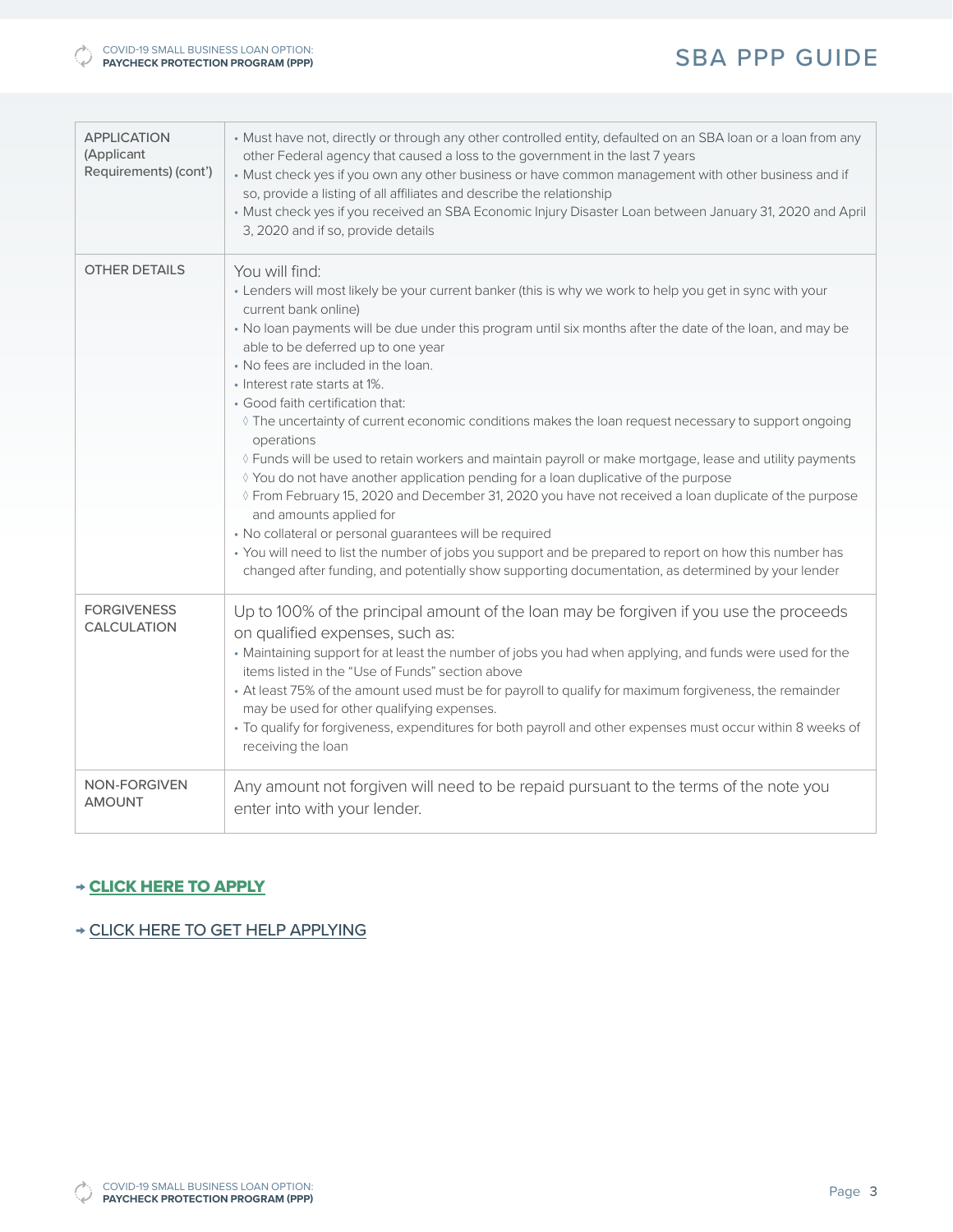### **APPENDIX A**

## Maximum Loan Amount Calculator

Be prepared to enter all of 2019 numbers and the first quarter of 2020. With FINSYNC's calculator, you can toggle and see the difference between maximum loan amount using 2019 or the last twelve months (April 2019 through March 2020). Your lender will more than likely use the last twelve months to calculate your loan amount and the last calendar year and supporting tax documents for the purpose of underwriting your loan.



| <b>FINSYNC</b><br>Payroll Protection Program (PPP) under the CARES Act<br><b>Loan Estimation Worksheet</b><br>Non-Seasonal business, since 2019 |                     |                         | <b>Business Name:</b>                                                                                                   | <b>Business Name</b>         |  |
|-------------------------------------------------------------------------------------------------------------------------------------------------|---------------------|-------------------------|-------------------------------------------------------------------------------------------------------------------------|------------------------------|--|
|                                                                                                                                                 |                     |                         | FEIN:<br><b>Beginning date of Business</b>                                                                              | XX-XXXXXXX                   |  |
|                                                                                                                                                 |                     |                         |                                                                                                                         | 1/1/2016                     |  |
|                                                                                                                                                 |                     |                         | <b>Payroll Period Reflected:</b>                                                                                        | 2019                         |  |
|                                                                                                                                                 |                     |                         | Do NOT enter amounts directly on this tab. This is a printable summary of the key inputs entered on the subsequent tab. |                              |  |
| <b>Average Monthly Included Payroll Costs</b>                                                                                                   |                     |                         | <b>Average Monthly Exclusions</b>                                                                                       |                              |  |
| Salary, Wage, Commission, or Similar                                                                                                            | $\mathsf{\hat{S}}$  | $\mathbf{1}$            | Compensation of an individual employee                                                                                  | \$<br>$\mathbf{g}$           |  |
| Compensation                                                                                                                                    |                     |                         | in excess of an annual salary of \$100,000                                                                              |                              |  |
| Payment of cash tip or equivalent                                                                                                               | \$                  | $\overline{\mathbf{2}}$ | Taxes imposed or withheld under                                                                                         | $\left( 9\right)$<br>\$      |  |
|                                                                                                                                                 |                     |                         | Chapters 21, 22, or 24 or IRS code of 1986                                                                              |                              |  |
| Payment of Vacation, Parental, Family,                                                                                                          | $\ddot{\mathsf{s}}$ | $\overline{\mathbf{3}}$ | Any compensation of an employee whose                                                                                   | \$<br>(10)                   |  |
| Medical, or Sick Leave                                                                                                                          |                     |                         | principal residence is outside the U.S.                                                                                 |                              |  |
| Allowance for Dismissal or Separation                                                                                                           | $\mathsf{\hat{S}}$  | $\left 4\right $        | Qualified sick leave wages                                                                                              | \$<br>(11)                   |  |
| Payment required for the provisions of                                                                                                          | $\mathsf{S}$        | $\sqrt{5}$              | Qualified family leave wages                                                                                            | \$<br>(12)                   |  |
| Group Health Care Benefits, including<br><b>Insurance Premiums</b>                                                                              |                     |                         |                                                                                                                         |                              |  |
| Payment of any Retirement Benefit                                                                                                               | $\mathsf{\hat{S}}$  | $\left( 6\right)$       |                                                                                                                         |                              |  |
| Payment of State or local tax assessed on                                                                                                       | $\dot{\mathsf{s}}$  | $\sqrt{7}$              |                                                                                                                         |                              |  |
| the compensation of employees                                                                                                                   |                     |                         |                                                                                                                         |                              |  |
| Average Monthly Included Payroll Costs                                                                                                          | $\mathsf{S}$        |                         | <b>Average Monthly Exclusions</b>                                                                                       | \$                           |  |
|                                                                                                                                                 |                     |                         | Qualifed Average Monthly Payroll                                                                                        | \$                           |  |
|                                                                                                                                                 |                     |                         | <b>Outstanding EIDL (if Applicable)</b>                                                                                 | $\overline{13}$              |  |
|                                                                                                                                                 |                     |                         | <b>Estimated Maximum Loan Amount</b>                                                                                    | \$                           |  |
|                                                                                                                                                 |                     |                         |                                                                                                                         | (cannot exceed \$10 million) |  |

1. Sum of any Salary, Wage, Commission or similar compensation paid to employees (excluding 1099 contractors)

- 2. Sum of Cash Tip or equivalent paid to employees
- 3. Sum of Vacation or Leave paid to employees
- 4. Sum of Dismissal or Separation paid to employees
- 5. Sum of company paid Group Health Care Benefits including premiums paid on behalf of employees